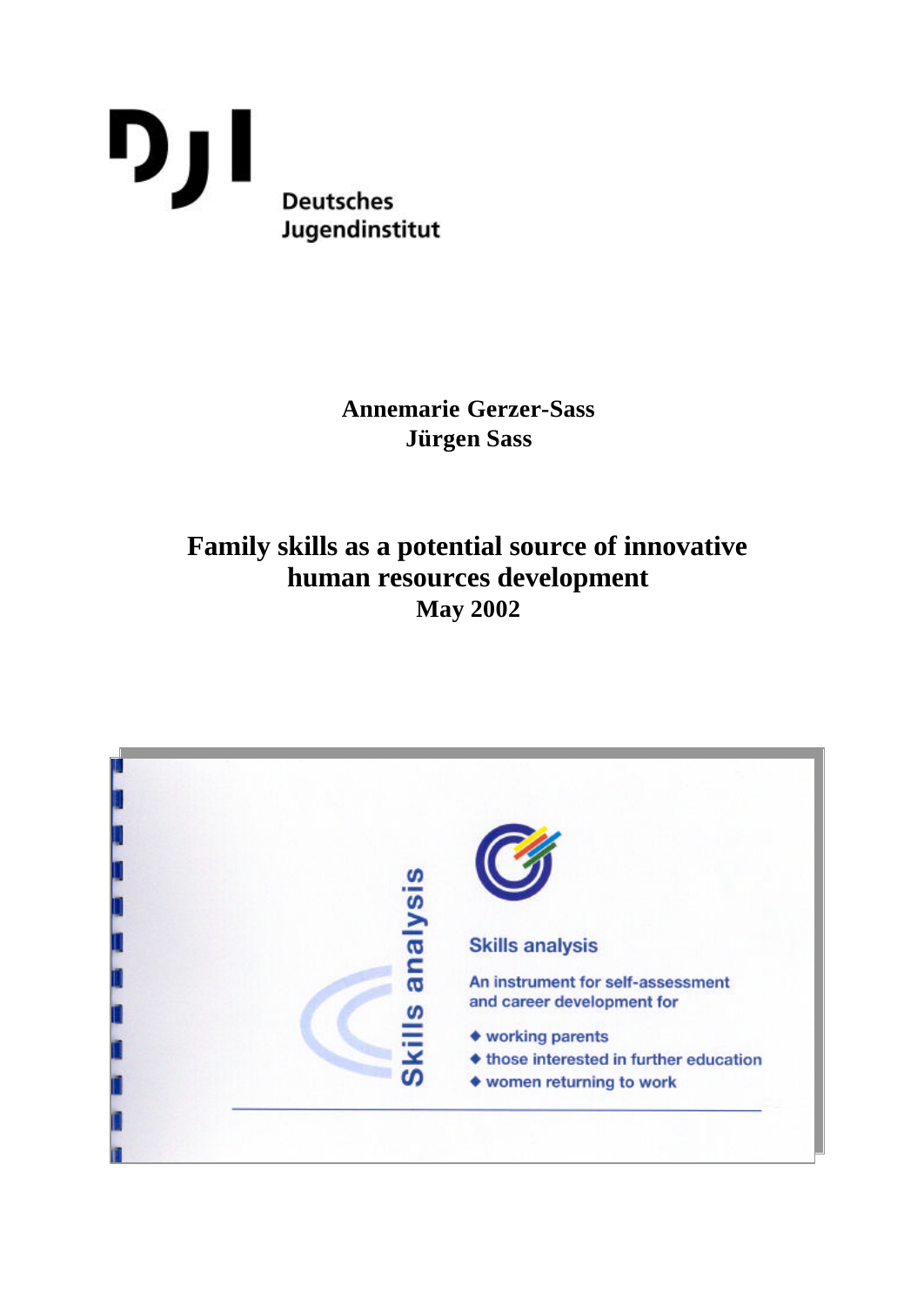The project "skills analysis" is funded by the EU Commission's programme "Gender equality" and the German Ministry of Family, Senior Citizens, Women and Youth. Project partners are KAB Süddeutschland e.V. (Christine Nusshart – Project Management), Deutsches Jugendinstitut e.V. (Annemarie Gerzer-Sass, Wolfgang Erler, Jürgen Sass) and our cooperation partners in the Netherlands "De Jong & Van Doome-Huiskes en Partners" (Wilma Henderikse) and Great Britain "Fair-Play Consortium" (Liz Bavidge). The project is scheduled to run from June 1999 to June 2001. In its preliminary phase (until June 2000), the project aimed at developing methods for identifying and validating family skills suitable for application in the field. The result, i.e. the skills balance, was presented at an international workshop in Brussels in September 2000, and will now be reviewed for suitability and, if necessary, improved in joint collaboration with 15 selected companies, follow-up training institutions and, on an individual level, with users. After project completion, the skills balance will be made accessible to the interested parties amongst the general public.

**Contact**

**Annemarie Gerzer-Sass c/o Deutsches Jugendinstitut Nockherstrasse 2 D-81541 München**

**Email:** gerzer@dji.de **Phone: +49-89-62306-251**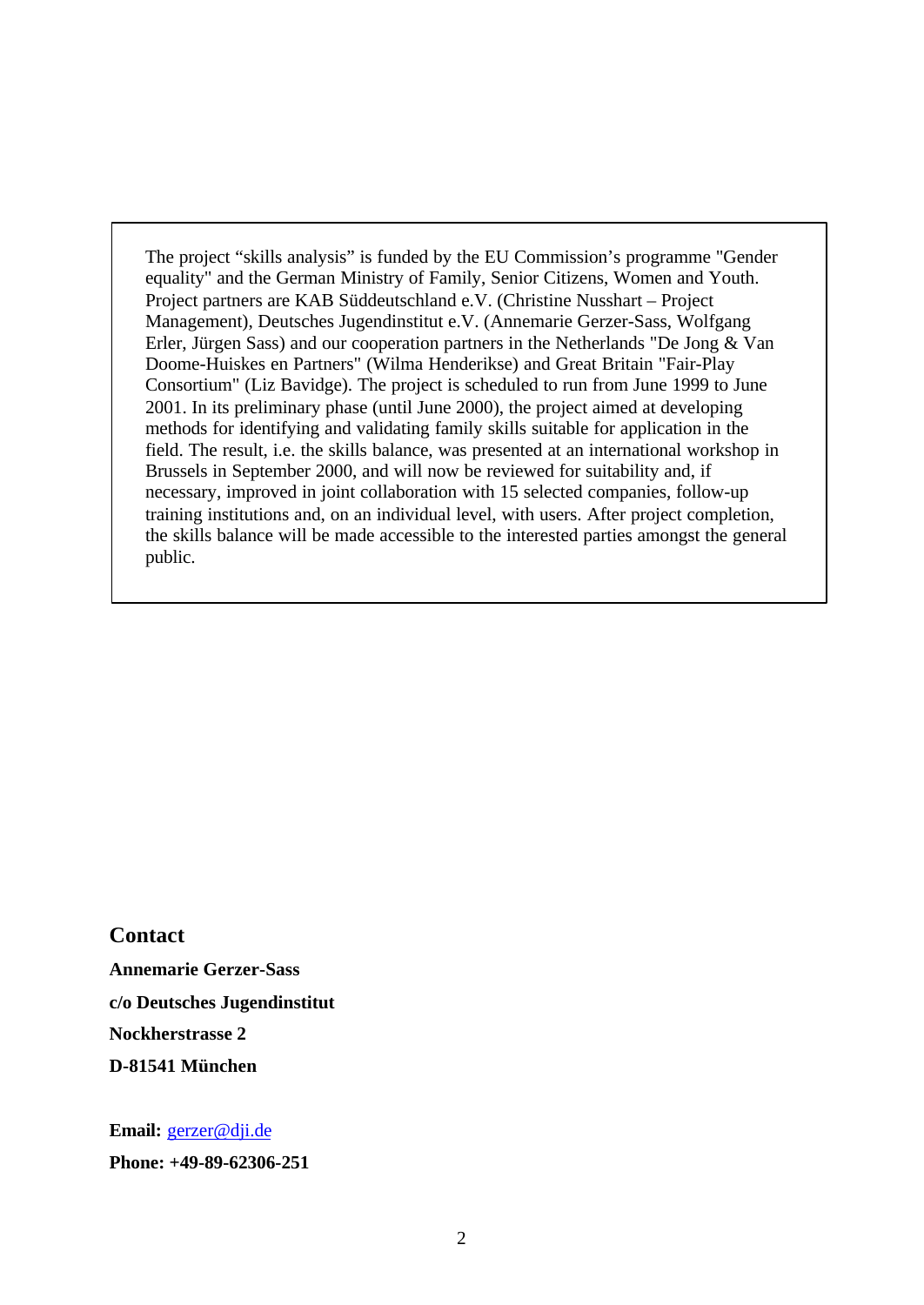# **Family skills as a potential source of innovative human resources development**

This paper introduces the "skills balance" tool, which was developed within the scope of a research project. With the help of this tool, the project aims to utilise family-related qualification potentials for the purposes of corporate human resources development. To this end, family work and informal skills gained outside the workplace need to be recognised within the corporate context. The skills balance thus provides corporate human resources development with a tool enabling recognition of employee skills, especially those acquired in family life, and exploiting the competencies potential associated therewith. In this way, the skills balance is embedded in the discussion surrounding the goal of finding better ways of combining family life and parental employment and is seen as a building-block helping to achieve a fairer distribution of family-related tasks and employment between the genders.

### **1. Family: one of different ways of life – but a learning place of inestimable value**

Although living in a family is only one of a number of different forms of cohabitation, it will, however, continue to exist in many changing forms and guises: the nuclear family to the same extent as the unmarried couple with children, the single parent with child(ren) or the newly built family practising social parenthood (step families, adopted families and many different forms of foster/care families). "It is no longer possible to assume, query or definitely say what family, marriage, parentage, sexuality, eroticism and love are, mean, should or might be; they vary in terms of contents, exclusions, norms, morals, and possibilities and must be deciphered, negotiated, coordinated and justified in all details regarding how, what, why or why not." (Beck/Beck-Gernsheim 1990). Accordingly, in the year 2000, the concept of family is no simple programme. When it comes to the learning of skills, however, it is an effective one. In light of the above, family life deserves closer scrutiny to ascertain the skills acquired within the scope of tasks performed within the family and the way in which these skills can be utilised for a person's own work-related situation and further development.

The main justification for the above is that conventional technical and professional qualifications are becoming outdated at an increasingly fast pace due to new working-world structures resulting from technological and organisational changes. In the wake of this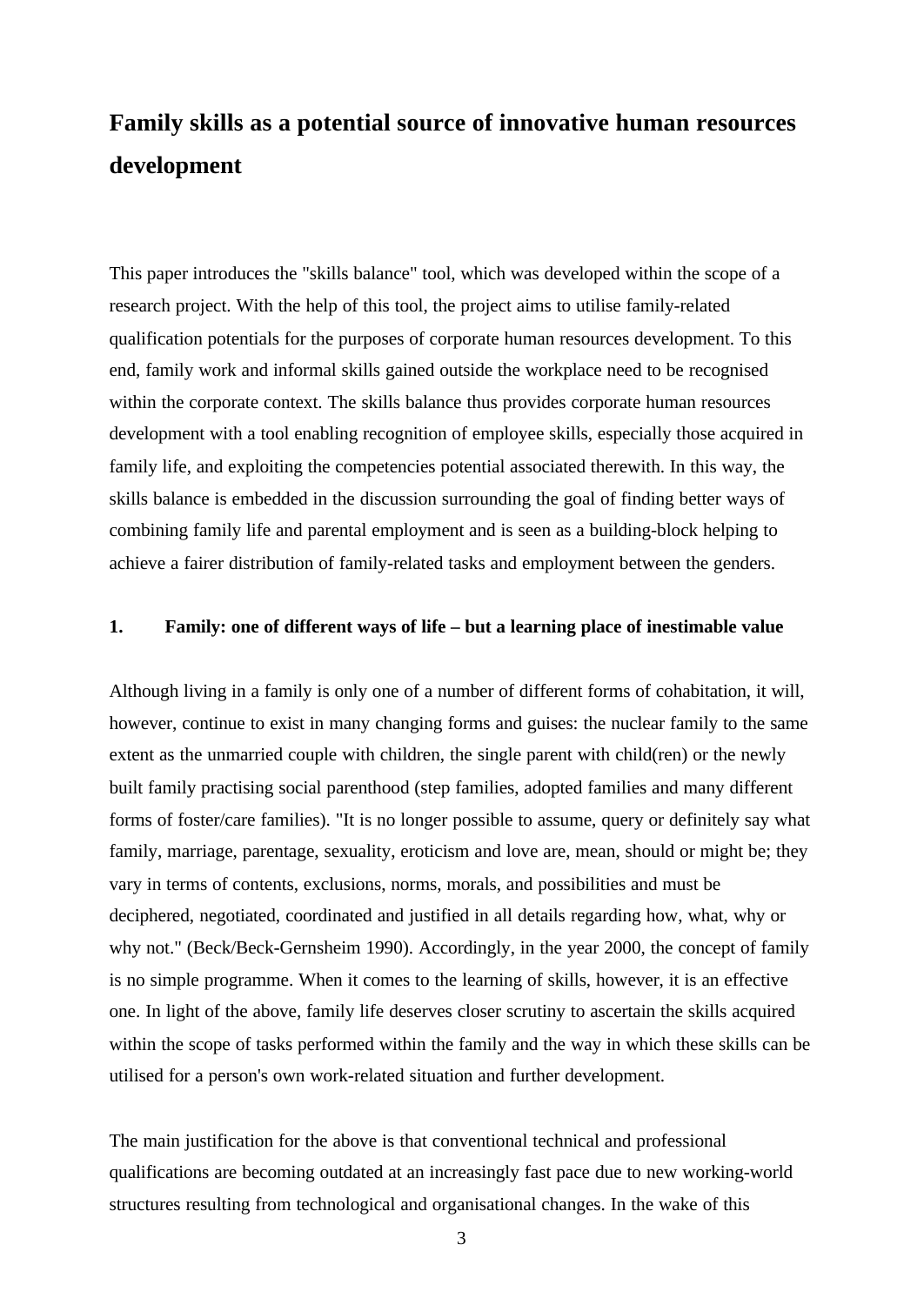process, supra-professional qualifications – key-qualifications or lifelong learning – and social skills are gaining increasingly in importance. And this trend is not limited to the requirements of high profile jobs. Informal processes and places of learning are thus increasingly moving to the centre of interest, as far as the theory and practice of skills development are concerned.

The family, as one of the key areas of life outside the workplace, including the experiences and activities associated therewith is, however, only just beginning to be recognised as a place where skills are learned that can be exploited by companies. So far, this area of life has tended to be viewed rather as the source of performance deficits and skills loss. Family work, however, actually teaches us work-relevant skills, regardless of whether we acquire such skills parallel to gainful employment or during a family phase. These skills are mainly those of women/mothers, which is why the transfer of qualifications acquired in family life has been limited to traditional female, i.e. domestic, educational and social fields of work, so far.

Partnership-oriented fathers actively participating in everyday family life and child raising possess these family-related skills, too. Research into how family skills can be transferred to the world of work should therefore not focus on mothers alone but also include fathers. This is especially true, given the fact that conventional male-female roles are changing, mainly and especially as a consequence of the transformation of the working world. A brief digression therefore follows, in which these interactions are outlined

### **2. The changes in the role played by family cannot be understood in isolation from the transitions in the working world**

Generally, industrialised societies have resolved the conflicting demands of family life and work by a functional division of labour between men and women, as observed throughout all social strata. The intergender contract based on this division of labour brought great instabilities in its wake, involving, as it did, inequality of the contractual partners, economic dependencies and the lack of visibility as well as social marginality of the female component of the gender-based division of labour. The American anthropologist James Scott calls this principle functional transparency. In the private sphere, in particular, this principle was enforced by linking it with certain values, e.g. the key value that maternal child raising is superior to all other forms of upbringing. Within a single generation, however, structural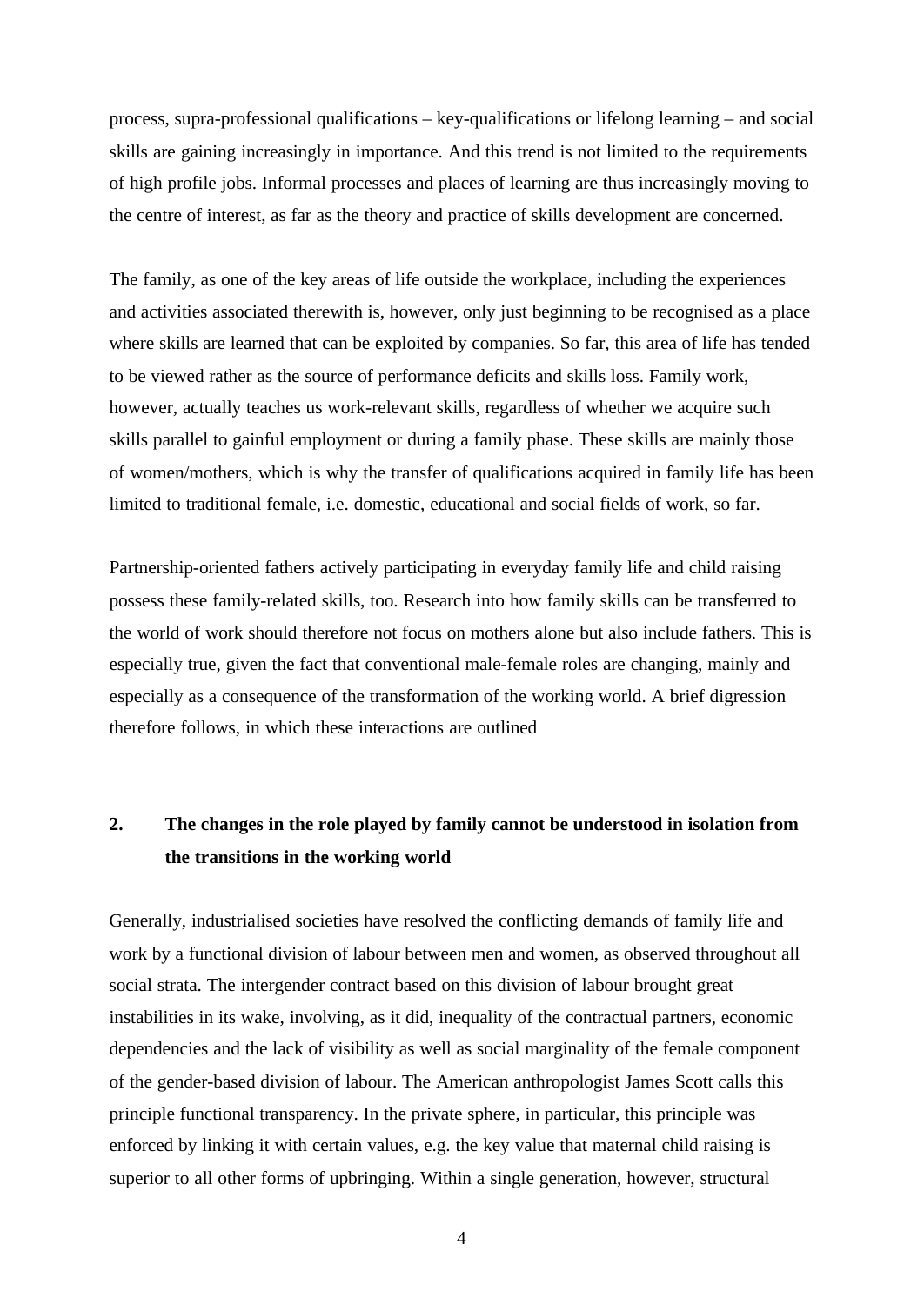changes in the national economy have led to a decline in the share of industrial jobs from 50 to 33 per cent, enabling an expansiory growth of the service sector and the development of the high-tech labour market (Bertram 1997). The principle of functional transparency, characterised by fixed time schemas, lifelong employment possibilities with one and the same employer and a clear division between male-female roles, is only found to a limited extent in these new sectors. This transition is distinguished not only by more flexible working hours, shorter periods of employment and patchwork biographies but also by a growing interest in highly-qualified women.

This trend goes hand in hand with two key sociopolitical issues: how are equal opportunities to be achieved between the genders and how can they be reconciled with beneficial development opportunities for children at the same time? These questions can only be answered if the problem of combining a family with employment, still generally seen by politics, business, the media and the general public as part of social policy for women, is understood as a joint task aiming at enabling active maternal and paternal parenthood in spite of increasingly flexible and mobile workplaces.

### **3. Combining job and family is not a women's-policy topic but one that concerns mothers and fathers**

The topic of combining work and family should thus not remain a women's-policy subject and can only be achieved successfully, if a fairer male-female division of family work is possible in the crucial family phases. To achieve a fairer male-female division of labour, the true nature of "family work" must be investigated. Does the latter merely produce the famous "black hole", referred to by many employers as "lost time" – which is accepted in our culture, albeit only just, in the case of women – or will an approach in which family-related skills are recognised by companies and the general public enable us to achieve closer links between family life and work, two hitherto separate areas? This would be urgently necessary, since the period of life between the ages of 25 and 40, i.e. the years during which families are established and expanded, is also the period when companies require an especially large degree of flexibility and mobility as well as increased commitment to the job. Currently, this conflict of interests results either in partnership conflicts, the majority of which are resolved by women struggling to balance work and family life on their own by accepting high stress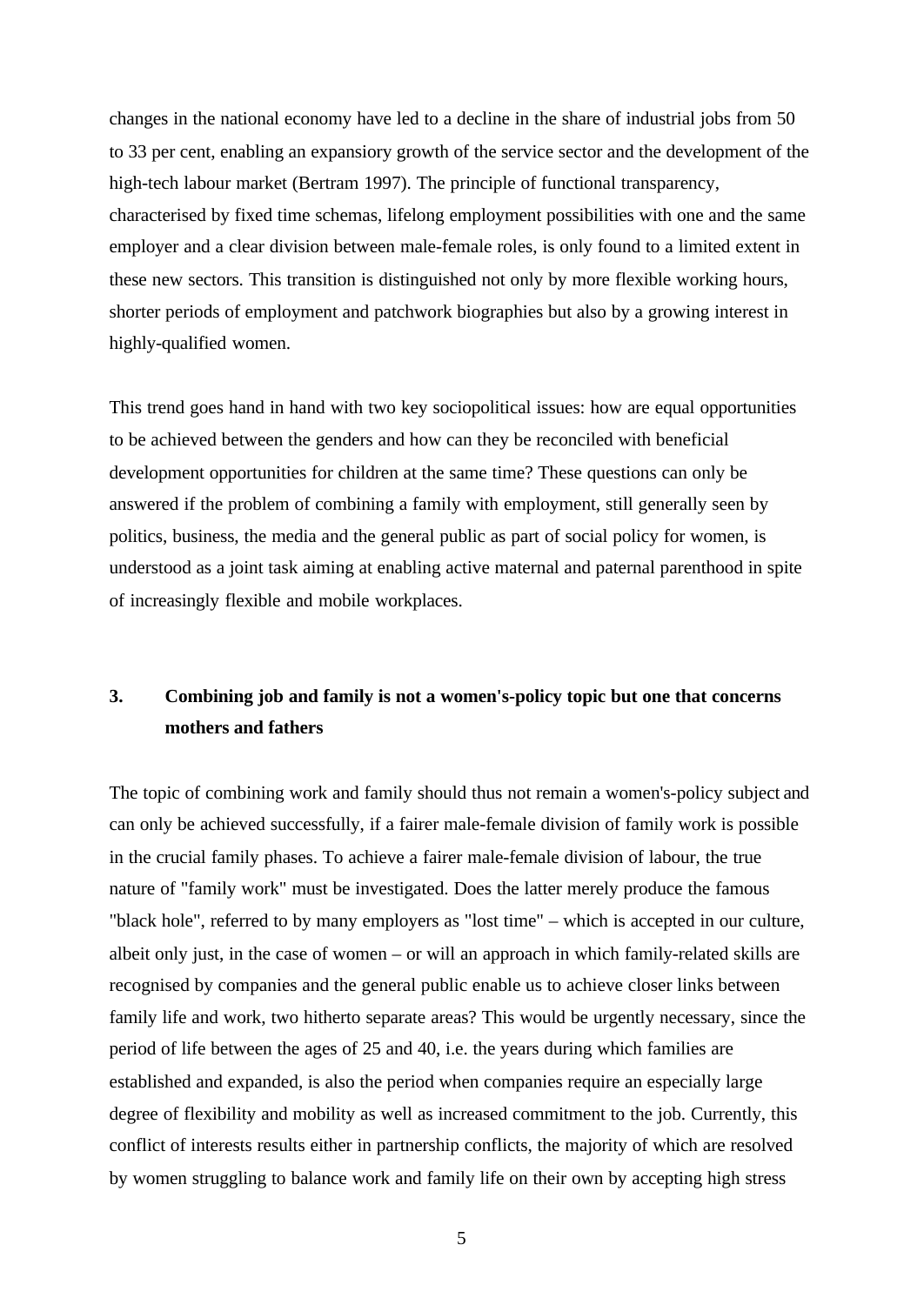levels, or in deliberate childlessness. The "divorce peak", occuring when children are aged between three and four years, and the high level of childlessness among women with university education are two indications of this conflict of interests (Bien 1996). This trend is further intensified by the fact that the traditional "three-phase model" (employment, nonemployment for a lengthy period after childbirth, resumption of employment at a later stage) is becoming less and less relevant, as demonstrated by a comparative study conducted in 1977 and 1985, which investigated the working life of women (Engelbrecht 1987). Apart from the above, it has become evident that the "three-phase model" is preferred most by the group with the lowest educational qualifications and that the higher the qualifications, the shorter the break in working life, even within the scope of parental leave.

The fact that women now have better access to higher education has also proved to be an element affecting their plans for their future life: the higher a woman's education, the later in life she will marry and bear children and the more frequently she will wish to have a shorter break in her working life or to work and have a family at the same time (Tölke 1991, Bien 1996, Seidenspinner et al. 1996). Our system of values has changed, not least due to the women's liberation movement. The family is no longer the sole point of reference in a woman's life; instead, her job has now become equally important (Erler et al. 1988, Seidenspinner et al. 1996).

The question of combining work with family life is thus not only a matter of underlying conditions such as more flexible working hours and requirement-oriented child care offers but also, and first and foremost, a matter of how the male role can be detached from its unilateral functional definition as the main provider and "worker". This cannot be achieved merely through a "process of re-education" alone but will necessitate a cultural change which must also be supported to a large extent by companies. All recent studies give testimony to the desire to be able to be "more of a father". Achievement of this goal, however, soon encounters obstacles: financial reasons are cited in this context and above all non-acceptance by employers, e.g. when fathers wish to take part of parental leave (Vaskovica/Rost 1999). Satisfaction with their roles on the part of both parents, however, has an especially crucial influence on the atmosphere in the family and thereby on children's positive development. A US study reveals that in cases involving couples with two working partners, a more familyfriendly employment culture enables a happier partnership, reduces stress and thus contributes to a positive climate in the family (Fuligini et al. 1995), thus demonstrating empirically that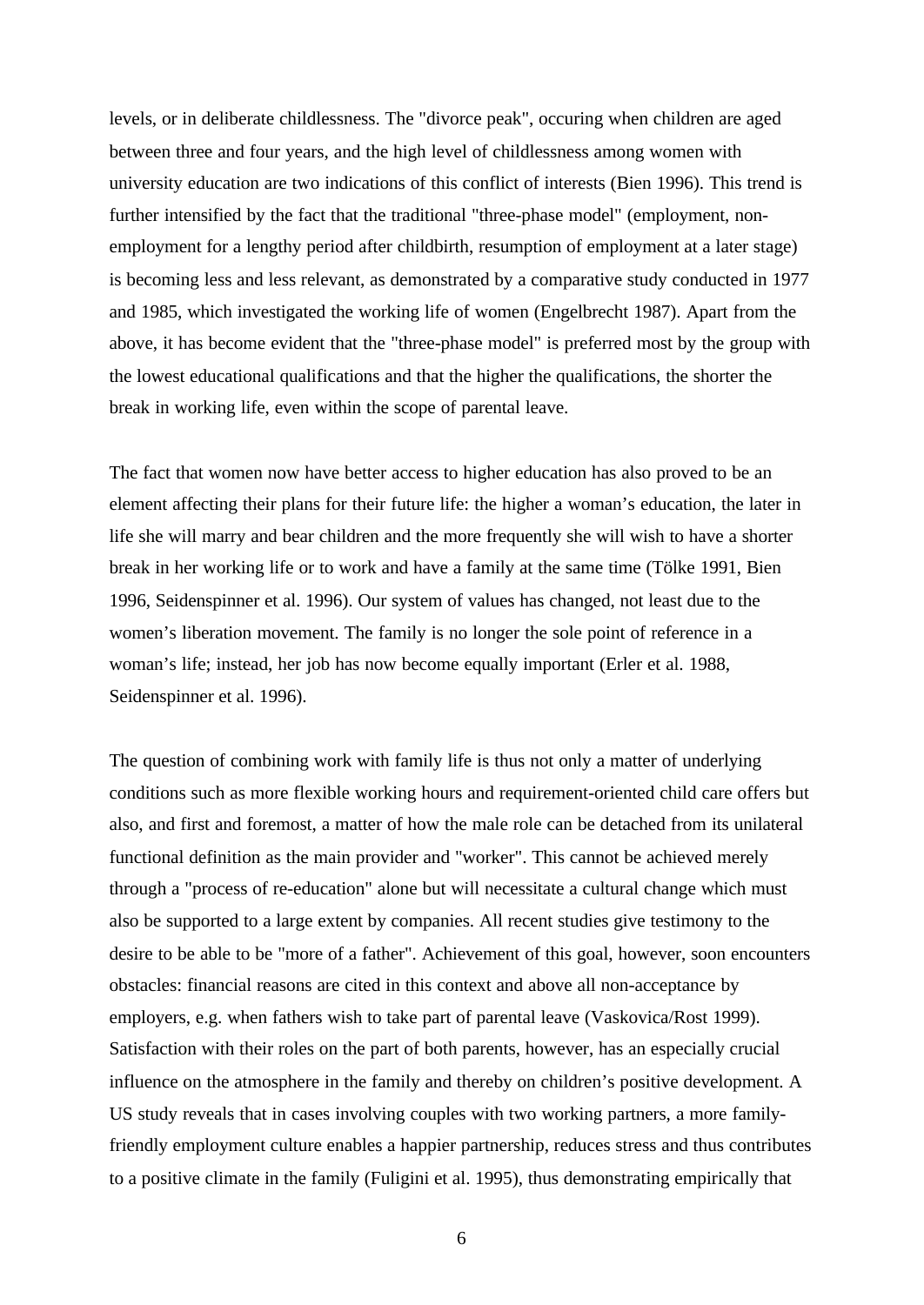satisfaction with the workplace situation influences family relations, especially the way parents deal with their children, to a greater extent than has been assumed so far. Vice versa, however, a positive family climate also enriches employee motivation and the workplace climate (Crockenberg/Litmann 1991, Paulson/Koman 1990, Fuligini et al. 1995).

So far, measures taken by companies addressing the question of how to establish a balance between family life and work have been aimed at women or mothers. To date, the significance for corporate policy of family-friendly offers tailored to fathers has not, or has only just been recognised or made the subject of discussion (Busch 1997). Admittedly, scientific studies repeatedly draw attention to the significance and responsibility of fathers for families (Fthenakis/Griebel 1993, Seehausen 1995) and call for a family policy that includes mothers and fathers to an equal extent (Wingen 1991). Now, however, questions are being raised that go further than this, e.g. how additional skills gained through family-related tasks can be utilised at the workplace and what, apart from support for women, must be included in what is referred to as a "family-friendly corporate policy".

Approaches such as the "work and family" audit attempt to introduce in a comprehensive and systematic manner the topic of balancing work and family life as an important area of corporate responsibility for the first time. Crucial in this respect is the fact that an awareness process has been triggered among the participating companies in which "family life" is no longer regarded as the goal of individual or concomitant corporate social measures but understood as an integral part of corporate responsibilities and strategies. Even if this process is still in its infancy, it nevertheless implies a change of paradigm in corporate policy; so far, the latter has been oriented to the market and in-company performance criteria and has failed, or almost completely failed, to include the family as a resource and innovation potential (Sass 2000).

To support this change of paradigm, the research project "Family skills as a potential source of innovative human resources development" endeavours to provide a tool according to which the time taken off to bring up the kids and for family work is no longer regarded as "lost time" as far as one's career path is concerned but as time in which additional qualifications are obtained.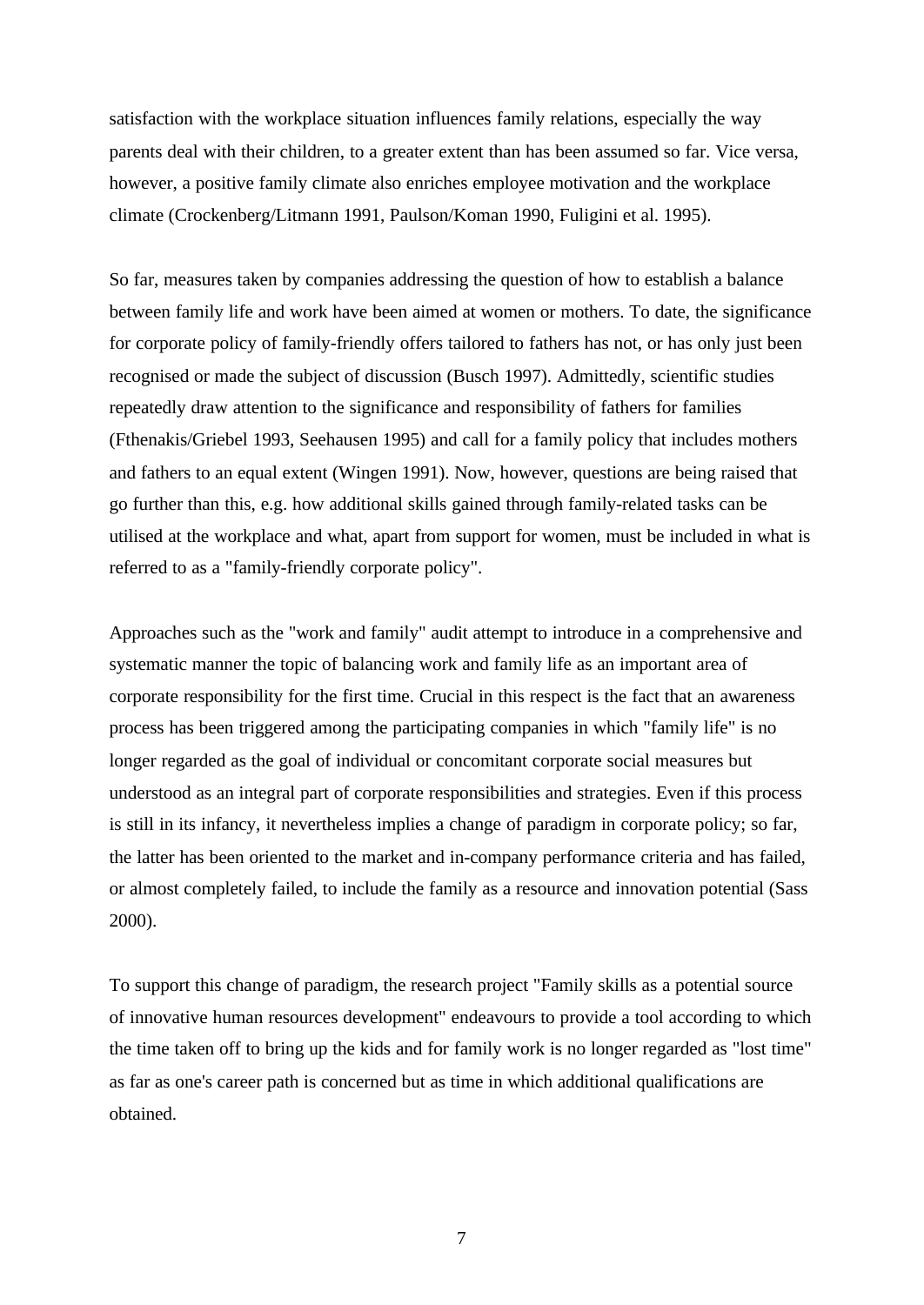### **4. Enhanced skills through family work – an attempt at re-evaluation**

The trend and transition in the working world is accompanied by a re-assessment of learning. Lifelong learning is the magic formula that will allow successful transition to the knowledgebased economy and society. The EU Commission defines lifelong learning as "all learning activity undertaken throughout life, with the aim of improving knowledge, skills and competence" (EU Commission 2000). In this context, informal learning places move to the centre of attention in an addition to formal learning places such as educational and training institutions. Admittedly, the family is mentioned, along with leisure time and communities, as an informal place of learning, but no further reference is made to it subsequently. Since the learning and practising of social skills, however, are associated with informal places of learning, and more recent studies have confirmed that over 70% of social skills are acquired outside institutionalised places of learning (Livingstone 1998), failure to increase the focus on families is a shortcoming.

The project "Family skills as a potential source of innovative human resources development" attempts to remedy this shortcoming. The project aims at recording and evaluating the social skills gained through family work with the help of a newly developed tool, the skills balance, and then making these skills utilisable by companies. In recent years, strategies and procedures for imparting and validating social skills have become increasingly decisive in personnel selection – even if only for executives – and furnish evidence of the interest in social skills (cf. Erler/Nußhart 2000). In light of the above, the skills balance raises the question of how experiences gained within the scope of family work and the skills acquired thereby can be recognised as a potential, so that they can be exploited for one's own career path, how skills acquired in the family can be transferred to the workplace and how private and public-sector employers can be convinced that they are squandering crucial skills potential if they fail to include the skills training that mothers and fathers undergo in the family setting in their corporate qualification and knowledge management system.

One characteristic feature of the family as a place of learning is that learning does not occur in an organised form but in the form of 'learning by doing'. This type of learning can also be regarded as action-oriented learning, since personal and knowledge development are based on active responses to a live learning culture. The direct, personal, and responsible nature of the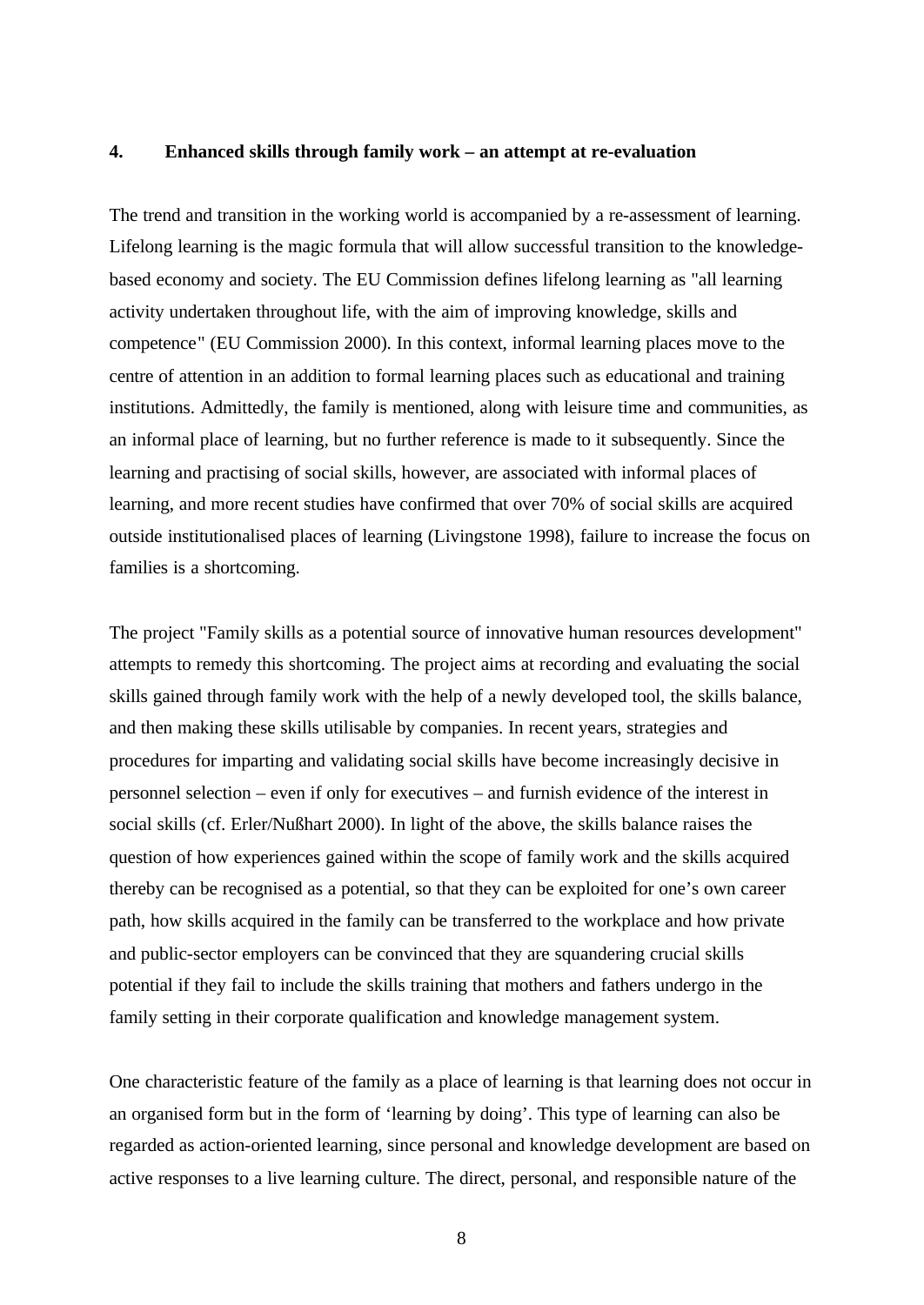family setting and the emotional aspects mean that the family, as a learning place, has a stronger and frequently also more sustainable effect on skills development than many formal learning processes. However, for these skills acquired outside school, the problem arises of how to transfer them to the working world. Most people are unaware of what they have learned outside school and vocational training, above all in the family, and of all the things they can do. The low level of public and corporate acceptance of these skills makes it difficult or impossible to bring them into play at the workplace, thus preventing their recognition. This holds true, despite the fact that many of these skills are applied as a matter of course in everyday work.

#### **5. The skills balance: individual recording and evaluation of social skills**

The skills balance (see Fig. 1) comprises four sections and commences with the topic: "Life history as learning history". In this context, people are encouraged, with the help of a mindmap, to retrospectively recognise and ascertain the most important fields of learning and experience outside formal areas of learning, such as schools, training and vocation, in their own biographies and the key influences, events and topics that set the course for their personal development e.g. activities in sports clubs, amongst friends etc., allowing them to acquire certain skills and continuing to be of importance for them today. Via this biographic approach, the family, as a field of experience, is introduced by means of several exercises and people are asked to describe effects of family experience and learning on their own person. The whole range of coping skills that are needed or must be mobilised to solve everyday problems is presented using an everyday example, i.e. a child that suddenly falls ill (see Fig. 2). This example also serves to demonstrate that reacting to different requirements, in different situations and with various persons does not only enrich existing skills by adding new experiences but also helps to acquire new skills.

Taking the example of "self-assertion", we further demonstrate that this skill is trained or newly acquired both in the family and at the workplace through very different role requirements, in various situations and contexts. As far as self-assertion is concerned, there is indeed a connection between dealing with one's son playschool teacher for example, and dealing with one's supervisor at work.

This and similar examples are intended to illustrate the fact that skills acquired in the family can indeed be transferred to the work situation, even if certain modifications may sometimes be required.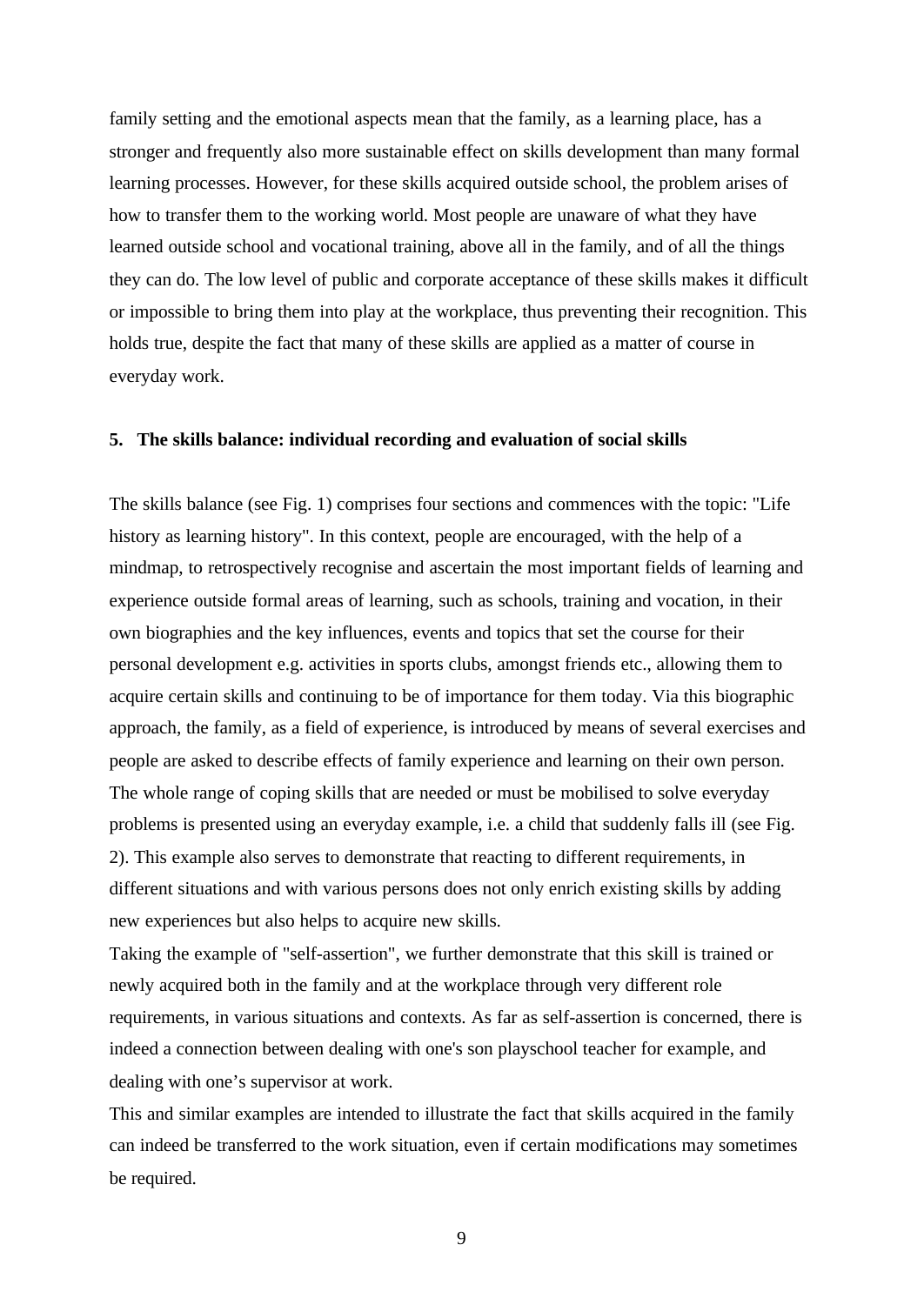# **Fig. 1: The Structure of the Skills Analysis**



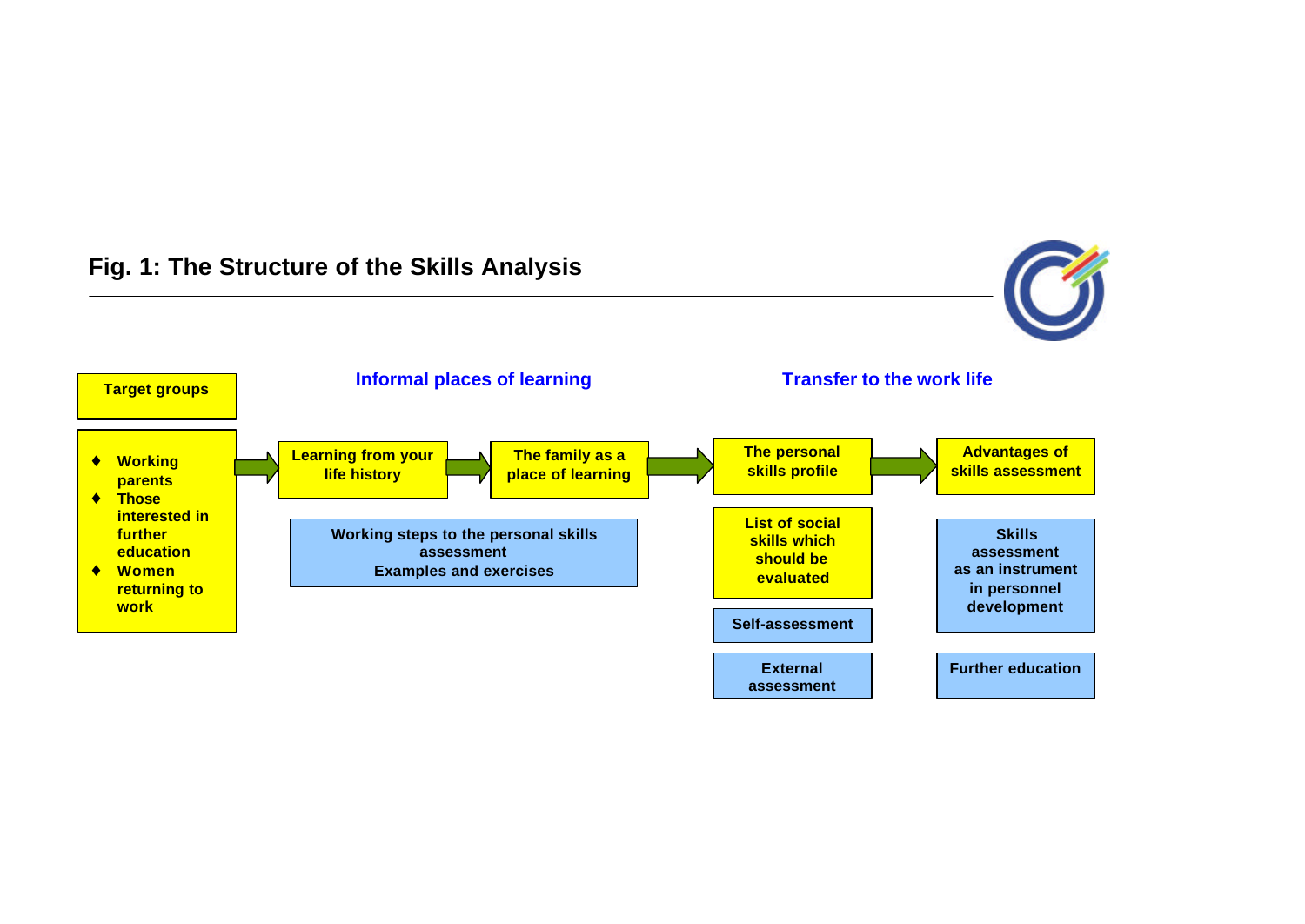In light of the above, the skills balance must be viewed as a process-oriented instrument encouraging people to become aware of their own skills and regard them as their personal "capital" capable of being used on many occasions.





As already mentioned above, the skills balance aims at drawing up individual or personal skills profiles. For this purpose, it offers a catalog of different skills areas or individual skills that can be used for self-assessment purposes. The skills area "flexibility and mobility", for example, allows us to assess whether we "adjust our objectives and ideas to new situations and altered circumstances", "recognise and accept our own interests and needs" and "are open to new tasks and challenges". Assessment takes place according to a scale ranging from "excellent", "good", "adequate" to "almost non-existant". Assessment by another person, be it a colleague, a supervisor etc. may help review and objectivise the skills profile and replace measurement. This "dialogue-type" assessment is being increasingly used in place of the required measurement, as indicated by the small number of empirical studies conducted on this topic. Use of skills profile depends on personal interests and the current situation: be it at the workplace, for professional re-orientation, after a family phase, for planning follow-up training or simply to check up on where one currently stands in terms of skills development.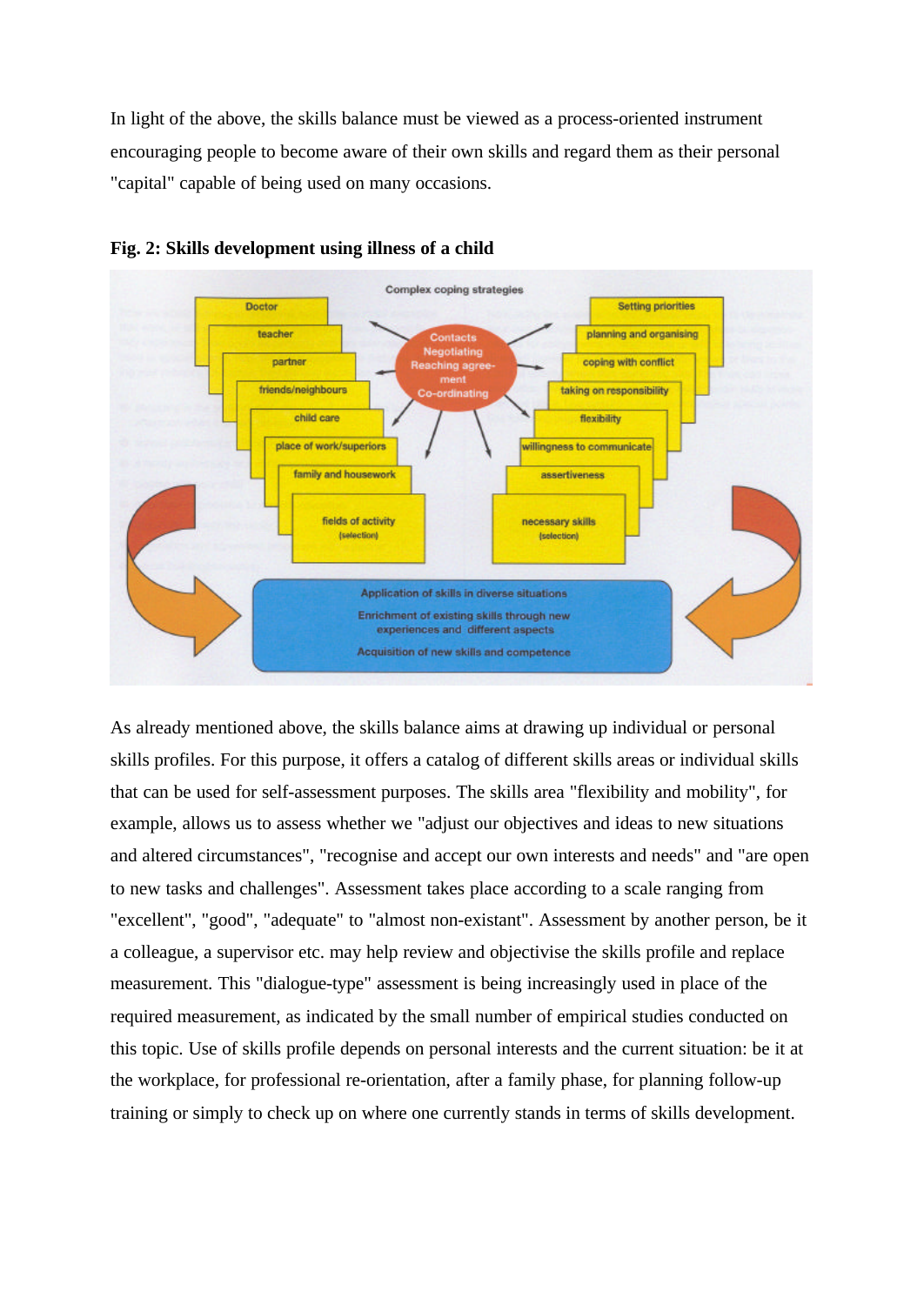## *Use of the skills balance in companies*

## Corporate requirement profile (example)

| Characteristics                                           |                               |                | Target |          |            |  |
|-----------------------------------------------------------|-------------------------------|----------------|--------|----------|------------|--|
|                                                           | Ranking                       | Very           | Impor- | Less im  | Not very   |  |
|                                                           |                               | important tant |        | portant  | important  |  |
| Specialised knowledge<br>А.                               |                               |                |        |          |            |  |
| Supraprofessional skills<br>В.                            |                               |                |        |          |            |  |
| Reliable execution and completion of tasks                |                               |                | X      |          |            |  |
| Approaching other people and establishing contacts        |                               | X              |        |          |            |  |
| Contributing one's own interest, strengths to the team    |                               | X              |        |          |            |  |
| Willingness to compromise in favour of team-friendly      |                               | X              |        |          |            |  |
| solutions                                                 |                               |                |        |          |            |  |
|                                                           |                               |                |        |          |            |  |
| Ability to cope with various requirements                 |                               |                | X      |          |            |  |
| simultaneously                                            |                               |                |        |          |            |  |
| Being open to new tasks and challenges                    |                               |                | X      |          |            |  |
| Being prepared to take on tasks and responsibility for    |                               | X              |        |          |            |  |
| others                                                    |                               |                |        |          |            |  |
| Personal skills profile (example)                         |                               |                |        |          |            |  |
| Characteristics                                           | Performance                   |                |        |          |            |  |
|                                                           | Ranking                       | Excellent Good |        | Adequate | Almost     |  |
|                                                           |                               |                |        |          | non-exist. |  |
| Specialised knowledge<br>А.                               |                               |                |        |          |            |  |
| Supraprofessional skills<br>В                             |                               |                |        |          |            |  |
| Reliable execution and completion of tasks                |                               | Y              |        |          |            |  |
| Approaching other people and establishing contacts        |                               |                | Y      |          |            |  |
|                                                           |                               |                |        | Y        |            |  |
| Contributing one's own interest, strengths to the team    |                               |                |        |          |            |  |
| Willingness to compromise in favour of team-friendly      |                               | Y              |        |          |            |  |
| solutions                                                 |                               |                |        |          |            |  |
| Ability to cope with various requirements                 |                               |                | Y      |          |            |  |
| simultaneously                                            |                               |                |        |          |            |  |
| Being open to new tasks and challenges                    |                               | Y              |        |          |            |  |
| Being prepared to take on tasks and responsibility for    |                               | Y              |        |          |            |  |
| others                                                    |                               |                |        |          |            |  |
| Comparison of corporate requirements and personal profile |                               |                |        |          |            |  |
|                                                           |                               |                |        |          |            |  |
| Characterististics                                        | Target/performance comparison |                |        |          |            |  |
|                                                           | Ranking                       |                |        |          |            |  |
|                                                           |                               |                |        |          |            |  |
| Evaluation: Corporate requirements                        | →                             | Very           | Impor- | Less im  | Not very   |  |
|                                                           |                               | important      | tant   | portant  | important  |  |
| Evaluation: personal competencies profile                 | $\rightarrow$                 | Excellent      | Good   | Adequate | Almost     |  |
|                                                           |                               |                |        |          | non-exist. |  |
| A. Specialised knowledge                                  |                               |                |        |          |            |  |
| B. Supraprofessional skills                               |                               |                |        |          |            |  |
| Reliable execution and completion of tasks                |                               | Y              | X      |          |            |  |
| Approaching other people and establishing contacts        |                               | X              | Y      |          |            |  |
| Contributing one's own interest, strengths to the         |                               | X              |        | Y        |            |  |
| team                                                      |                               |                |        |          |            |  |
| Willingness to compromise in favour of team-              |                               | XY             |        |          |            |  |
| friendly solutions                                        |                               |                |        |          |            |  |
| Ability to cope with various requirements                 |                               |                |        |          |            |  |
|                                                           |                               |                | XY     |          |            |  |
| simultaneously                                            |                               |                |        |          |            |  |
| Being open to new tasks and challenges                    |                               | Y              |        |          |            |  |
| Being prepared to take on tasks and responsibility for    |                               | ХY             | X      |          |            |  |
| others                                                    |                               |                |        |          |            |  |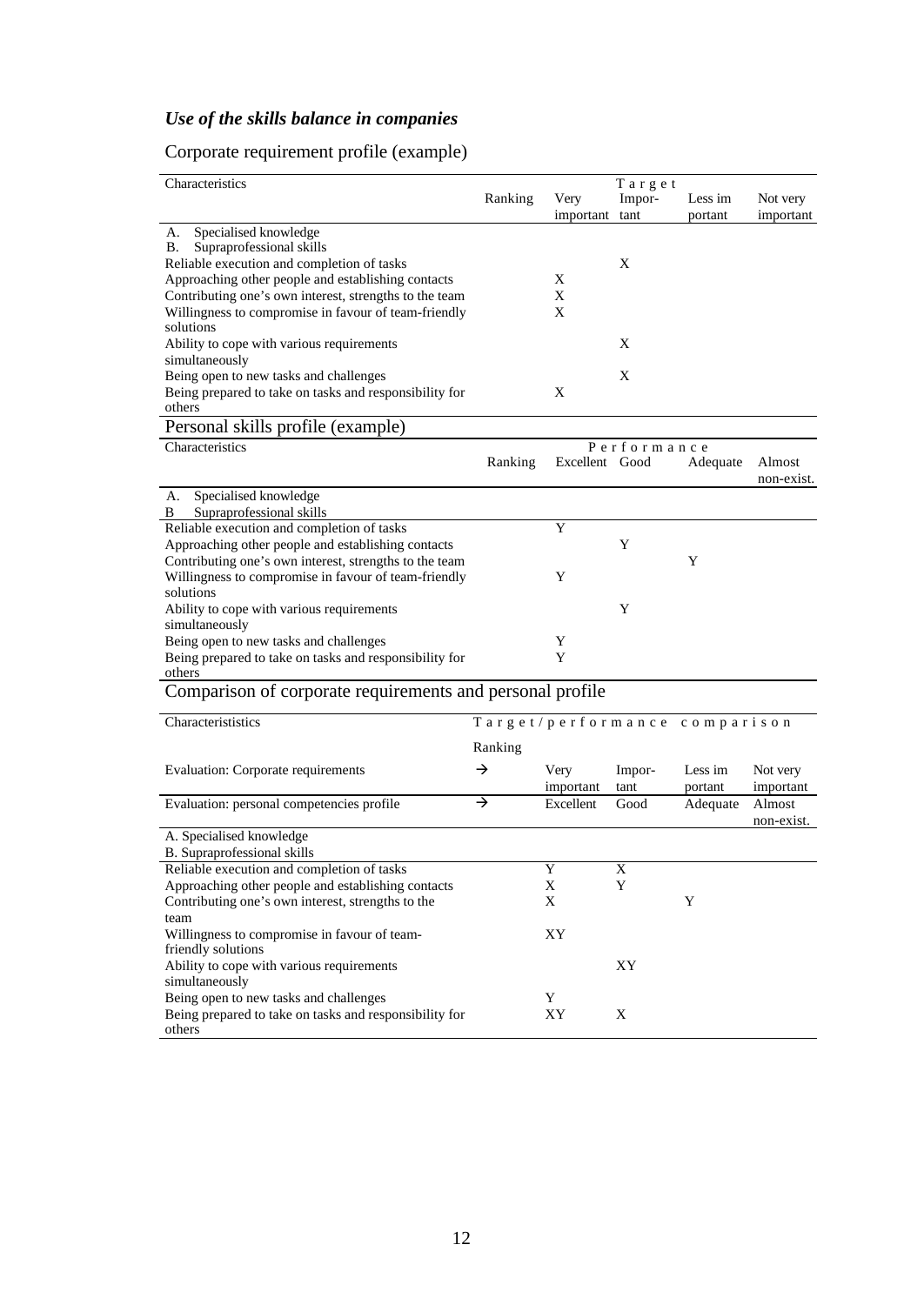Since the skills profile is not a general "psychology test" but aims at developing a basis for professional human-resources development, the skills balance must also be incorporated in personnel work. To this end, an "Information brochure for persons in charge of humanresources (HR) development" has been prepared, which provides information and tips on how to use the skills balance. Depending on already existing corporate HR-development tools, the skills balance can be used as a basis for personnel interviews, re-engineering measures for corporate reasons or decision making within the scope of team-development processes. However, this necessitates estimation and (at least rough) definition of the share of social skills needed in line with the corporate requirement profile. By comparing the corporate requirement profile with the personal skills profile, supervisors or persons in charge of human resources can review whether an employee is suitable for the job in question (partly suitable or not really suitable etc.) and find out where additional qualifications might be needed. Admittedly, this approach leaves aside questions relating to technical knowledge, which continue to be highly significant for all job-related tasks. It is, however, up to the individual company to decide how to link the skills balance with the tools demonstrating technical qualifications.

#### **6. Vision for the next decade: family-raising activities - a tangible competitive edge**

So far, the upgrading of family work has been regarded as a family-policy topic and has seldom been seen against the background of equal opportunities for women at workplaces. Given this situation, the skills balance may help to stop family work from being seen more or less solely as the responsibility of women and encourage men to gain more skills in this field. Currently, it could provide women with a comparative competetive edge over men, since it is they who have so far assumed responsibility for the family and this fact should be turned to advantage.

 If the skills balance succeeds in proving that family work opens up additional qualification potentials for the workplace and the labour market, - and what is more, does so even free of charge for employers - this is a matter that concerns not only social policy but first and foremost the world of business. Not only would this enable corporate modernisation strategies to be linked with equal opportunity perspectives, both at the workplace and in society, for men and women involved in family raising activities, but it would also allow for parental-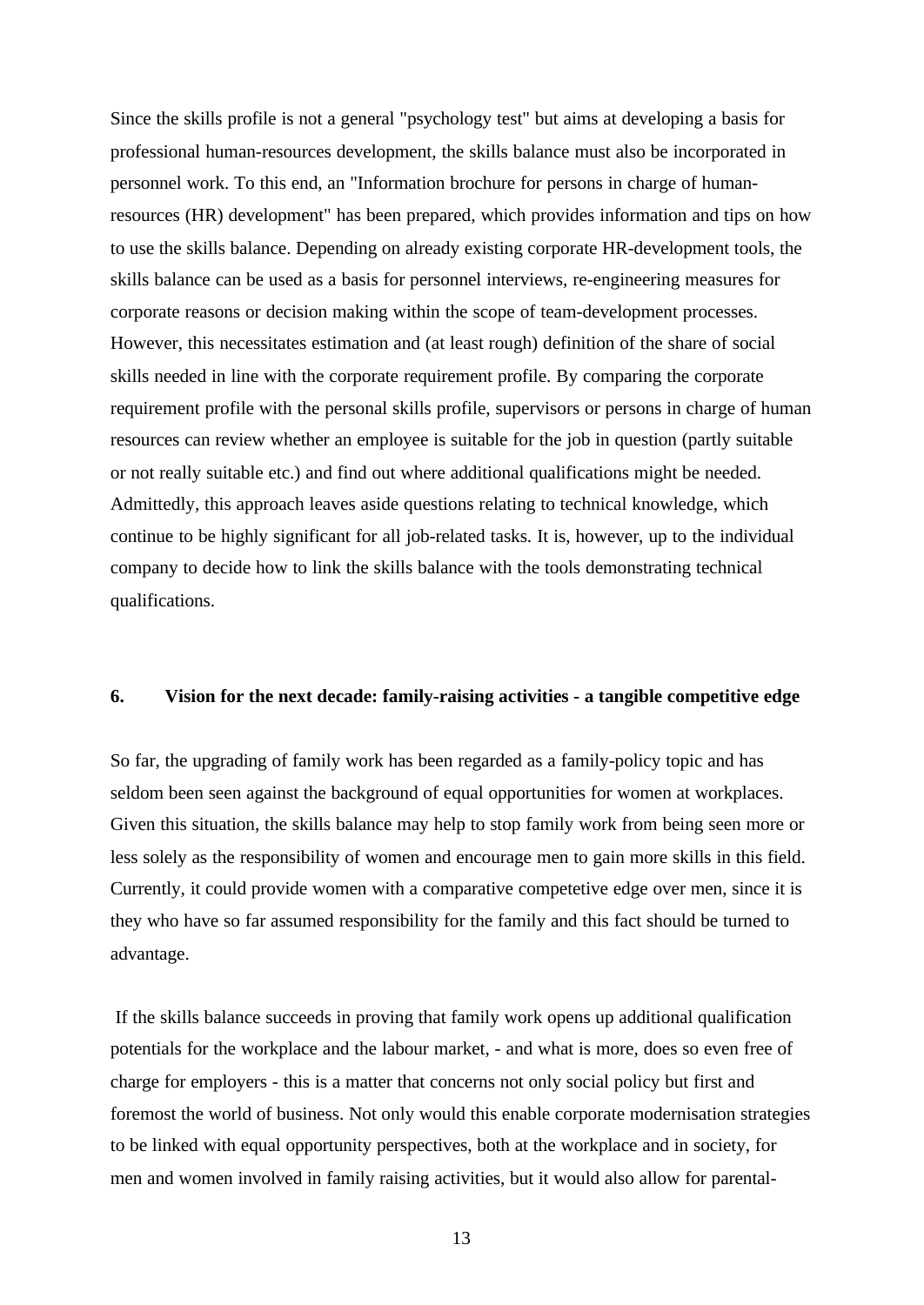leave-related career breaks and phases of family-related part-time work as training periods in the professional biography and thus make them more valuable in economic terms. This would probably also enhance acceptance of employees who wish to combine family life *and* work by the general public and companies. Last but not least, it would help considerably to do away with the currently predominant cultural paradigm according to which singles – constantly available and employable – are seen as ideal employees. Unfortunately, corporate expectations in terms of work-related mobility and biography-related flexibility still stand in the way of parenthood or a responsible life with children. This conflict becomes evident in the deficits addressed as "structural neglect of families" by the  $5<sup>th</sup>$  family report of the German government. Whether Germany will survive as an industrial location will also be determined by the extent to which current indifference towards the role played by families in human potential safeguarding can be overcome. To ensure economic value-added, we will have to establish a balance between human and fixed capital (Federal Ministry of Family and Senior Citizens 1994).

### **7. Some results of the pilot study**

- ♦ The results shown below are based on a written survey among employees who worked through the competence balance sheet, which was one element in the test phase of the project "Family Competencies as a Potential for Innovative Personnel Policies". The results on hand refer only to the German survey. Partial results of similar surveys done in the Netherlands and the UK can be found in the conference documents.
- The survey was done voluntarily and anonymously. A total of 182 persons from companies, the private and public service sectors and institutions of further education was interviewed. The evaluation results are not representative, but they do reflect a number of trends and, in some statements, reveal first points of emphasis (Fig. 3 thru 6).
- ♦ Of the 182 people interviewed, 18 are men and 124 women. Most of them (82%) have children, i.e. 27% one child, 53% two children and 20% three or more children. The average age of the youngest child is 7.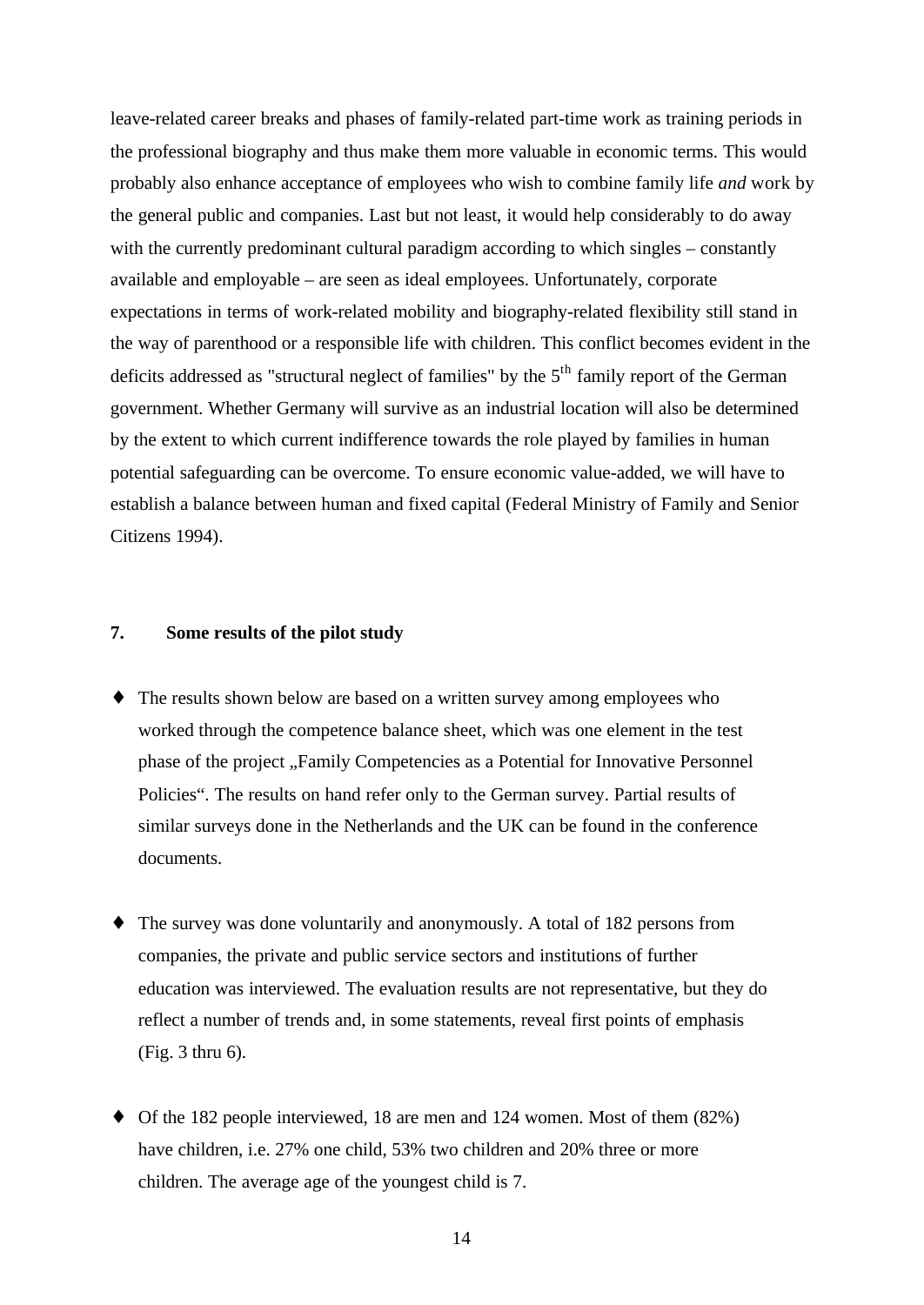Along with the survey results, figures 7 and 8 also show self-assessment results derived from the competence balance sheet. Forty-four given categories or competencies are involved here which were evaluated by the interviewees according to their level of ability (Fig. 7). Simultaneously, interviewees were expected to estimate if respective competencies had been recently acquired, developed further or had not been influenced by family commitments (Fig. 8). A detailed version of categories can be found in figure 9.



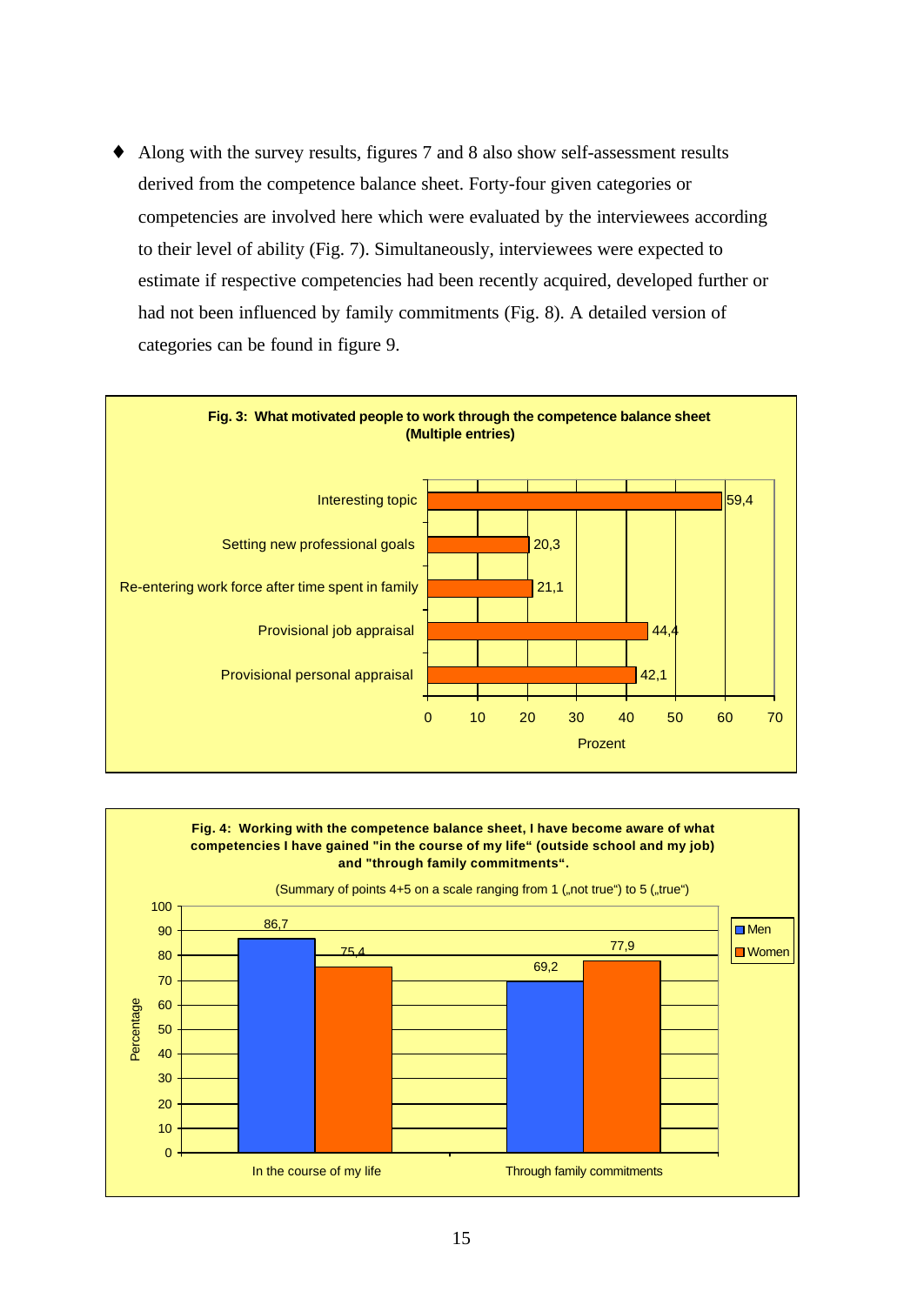

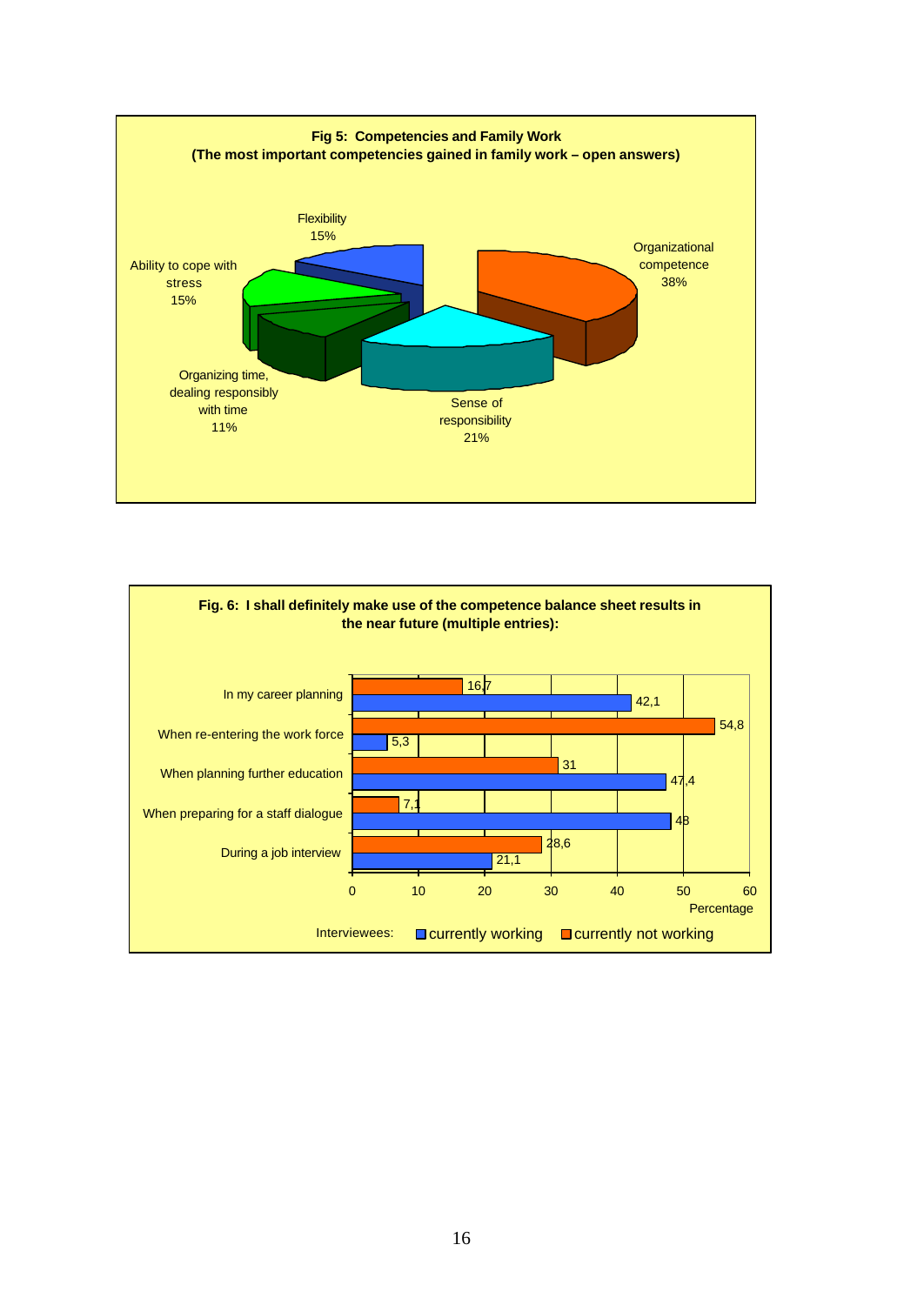

#### **Fig. 7: Competence profile – Self-assessment "Level of Ability" with regard to the following competencies:**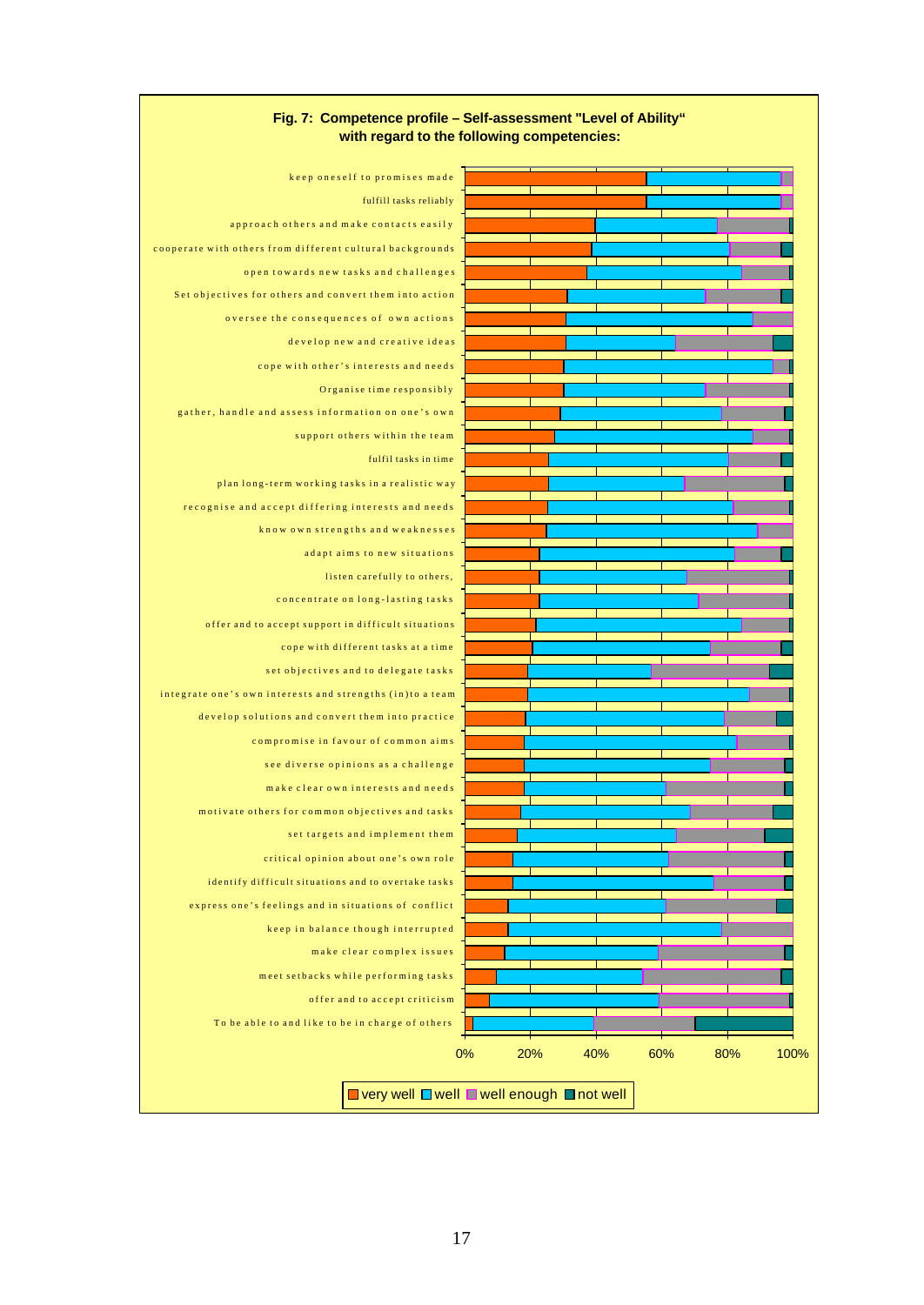

#### **Fig. 8: Competencies gained through family commitments**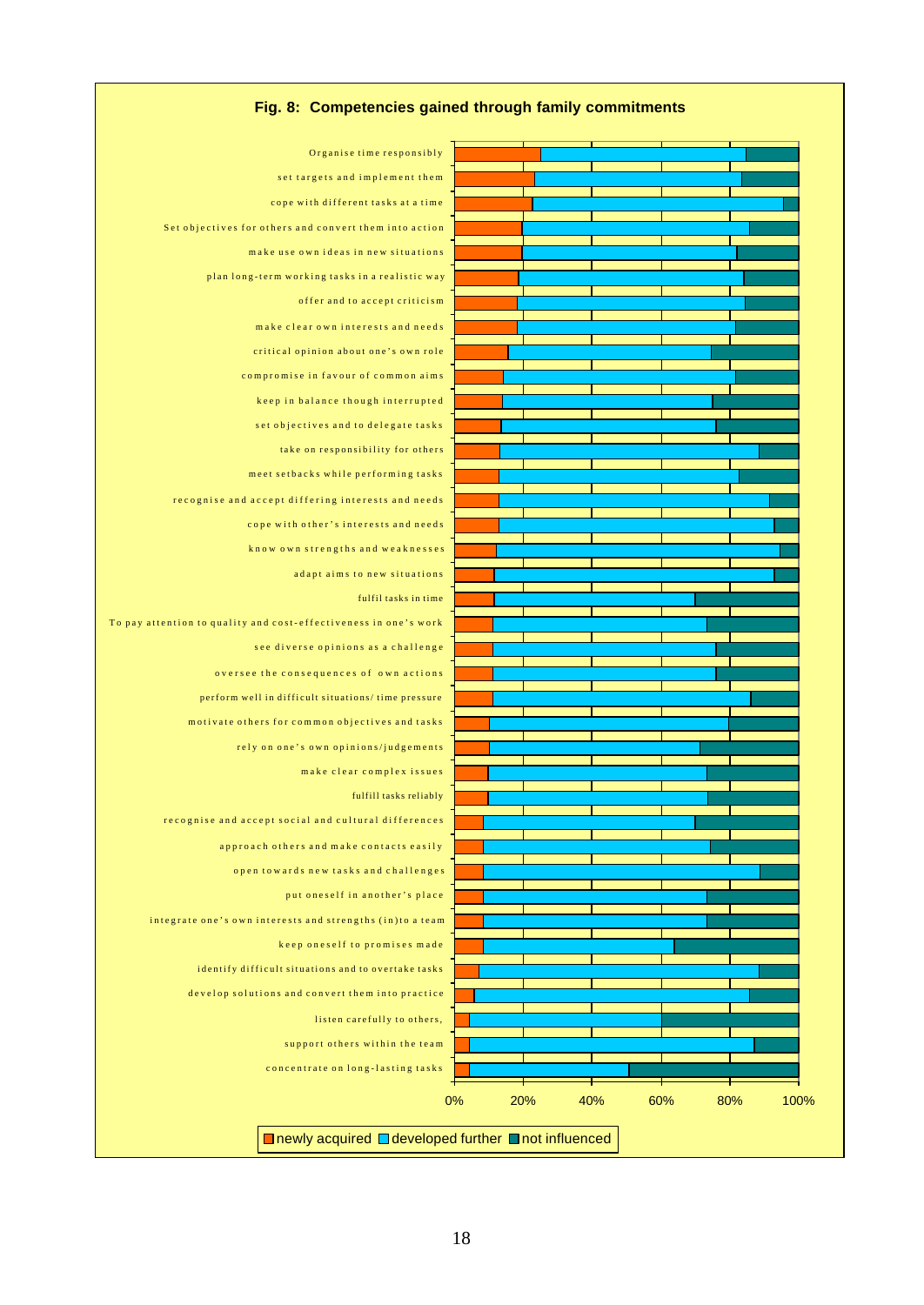| Field of                     | Competence/Skill                                                                                                       | <b>Skill profile=</b>    |      |                |                    | In my family activity    |                      |                   |
|------------------------------|------------------------------------------------------------------------------------------------------------------------|--------------------------|------|----------------|--------------------|--------------------------|----------------------|-------------------|
| competence/skill             |                                                                                                                        | Degree of you competence |      |                |                    | These skills were        |                      |                   |
|                              |                                                                                                                        |                          |      | I can do this  |                    | <b>Newly</b><br>acquired | Developed<br>further | Not<br>influenced |
|                              | Please tick whatever refers to you                                                                                     | Very<br>well             | well | Well<br>enough | <b>Not</b><br>well |                          |                      |                   |
| Selforganisation/            | 1. To know/be aware of one's own                                                                                       |                          |      |                |                    |                          |                      |                   |
| Selfmanagement               | strengths and weaknesses                                                                                               |                          |      |                |                    |                          |                      |                   |
|                              | 2. To be able to set targets and                                                                                       |                          |      |                |                    |                          |                      |                   |
|                              | bring them to operation                                                                                                |                          |      |                |                    |                          |                      |                   |
|                              | 3. To be able to make clear one's<br>own interests, desires and needs                                                  |                          |      |                |                    |                          |                      |                   |
|                              | 4. To be able to spend and<br>organize time in a targeted and<br>responsible way<br>5. To be able to make use of ideas |                          |      |                |                    |                          |                      |                   |
|                              | and competencies in new and<br>unfamiliar situations                                                                   |                          |      |                |                    |                          |                      |                   |
| Sense of                     | 6. To be able to oversee the                                                                                           |                          |      |                |                    |                          |                      |                   |
| responsibility               | consequences of one's behaviour                                                                                        |                          |      |                |                    |                          |                      |                   |
|                              | 7. To be able to reliably fulfill tasks<br>one is reponsible for                                                       |                          |      |                |                    |                          |                      |                   |
|                              | 8. To keep oneself to promises made                                                                                    |                          |      |                |                    |                          |                      |                   |
| Resilience/ability to        | 9. To be able to perform well in difficult                                                                             |                          |      |                |                    |                          |                      |                   |
| cope with stress             | situations and under time pressure                                                                                     |                          |      |                |                    |                          |                      |                   |
|                              | 10. To be able to concentrate on tasks,<br>also when they are long-lasting                                             |                          |      |                |                    |                          |                      |                   |
|                              | 11 To be able to meet setbacks                                                                                         |                          |      |                |                    |                          |                      |                   |
|                              | while performing tasks                                                                                                 |                          |      |                |                    |                          |                      |                   |
|                              | 12 To be able to keep in balance, even                                                                                 |                          |      |                |                    |                          |                      |                   |
|                              | when one has to cope with work<br>interruptions                                                                        |                          |      |                |                    |                          |                      |                   |
| Communication                | 13. To be able to approach others                                                                                      |                          |      |                |                    |                          |                      |                   |
| skills                       | and to make contacts easily                                                                                            |                          |      |                |                    |                          |                      |                   |
|                              | 14 To be able to listen carefully to                                                                                   |                          |      |                |                    |                          |                      |                   |
|                              | others, even for extended periods                                                                                      |                          |      |                |                    |                          |                      |                   |
|                              | of time                                                                                                                |                          |      |                |                    |                          |                      |                   |
|                              | 15. To be able to make clear complex                                                                                   |                          |      |                |                    |                          |                      |                   |
|                              | issues in a calm and precise way<br>16. be able to have a critical                                                     |                          |      |                |                    |                          |                      |                   |
|                              | opinion about one's own role in a                                                                                      |                          |      |                |                    |                          |                      |                   |
|                              | discussion                                                                                                             |                          |      |                |                    |                          |                      |                   |
| Cooperation<br><b>skills</b> | 17. To be able to cope with with other<br>people's interests and needs                                                 |                          |      |                |                    |                          |                      |                   |
|                              | 18 To be able to express one's opinion                                                                                 |                          |      |                |                    |                          |                      |                   |
|                              | and personal feelings and interests even<br>in situations of conflict                                                  |                          |      |                |                    |                          |                      |                   |
|                              | 19. To be able to rely on one's own                                                                                    |                          |      |                |                    |                          |                      |                   |
|                              | opinions/judgements and to defend them<br>against controversial positions                                              |                          |      |                |                    |                          |                      |                   |
|                              | 20 To be able to offer and to                                                                                          |                          |      |                |                    |                          |                      |                   |
|                              | accept criticism                                                                                                       |                          |      |                |                    |                          |                      |                   |
|                              | 21. To be able to offer and to accept<br>support in difficult situations                                               |                          |      |                |                    |                          |                      |                   |
| Team-working skills          | 22. To be able to add and                                                                                              |                          |      |                |                    |                          |                      |                   |
|                              | integrate one's own interests and                                                                                      |                          |      |                |                    |                          |                      |                   |
|                              | strengths (in)to a team                                                                                                |                          |      |                |                    |                          |                      |                   |
|                              | 23. To be able to see diverse opinions as a<br>challenge and stimulus                                                  |                          |      |                |                    |                          |                      |                   |

## **Fig. 9: The personal competence profile – self-assessment<sup>1</sup>**

<sup>————————————————————&</sup>lt;br><sup>1</sup> The competence profil (categories) addressed above has been improved after the pilot study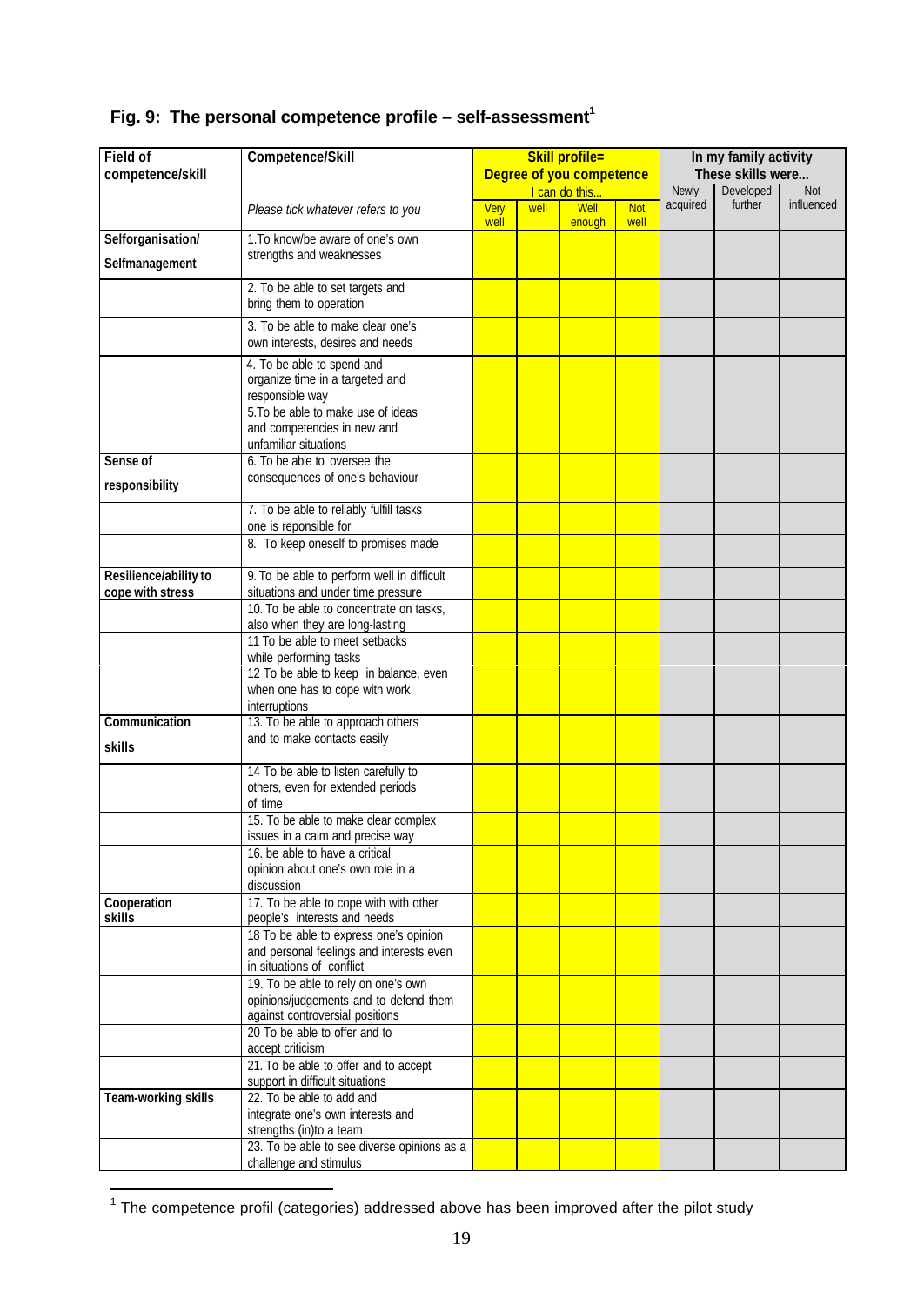|                             | 24. Willingness to compromise in favour<br>of common aims |  |  |  |  |
|-----------------------------|-----------------------------------------------------------|--|--|--|--|
|                             | 25. To be able to support others within the               |  |  |  |  |
|                             | team with respect to optimise common                      |  |  |  |  |
|                             | results                                                   |  |  |  |  |
| <b>Intercultural Skills</b> | 26. To be able to recognise social                        |  |  |  |  |
|                             | and cultural differences and to                           |  |  |  |  |
|                             | accept them                                               |  |  |  |  |
|                             | 27. To be able to cooperate with                          |  |  |  |  |
|                             | people from different ethnic and                          |  |  |  |  |
|                             | cultural backgrounds                                      |  |  |  |  |
|                             | 28. To be able to put yourself in                         |  |  |  |  |
|                             | another's place even when they                            |  |  |  |  |
|                             | are much different from you                               |  |  |  |  |
| Flexibility/mobility        | 29. To be able to adapt aims and ideas to                 |  |  |  |  |
|                             | new situations and changing demands                       |  |  |  |  |
|                             | 30. To be able to cope with                               |  |  |  |  |
|                             | different tasks at a time                                 |  |  |  |  |
|                             | 31. To be able to recognise and                           |  |  |  |  |
|                             | accept differing interests and                            |  |  |  |  |
|                             | needs                                                     |  |  |  |  |
|                             | 32. To be open towards new tasks                          |  |  |  |  |
|                             | and challenges                                            |  |  |  |  |
| Planning and                | 33. To be able set objectives for                         |  |  |  |  |
|                             | oneself and for others and to                             |  |  |  |  |
| organizing skills           | convert them into points of action                        |  |  |  |  |
|                             | 34. To be able to plan long-term                          |  |  |  |  |
|                             | working tasks in a realistic way                          |  |  |  |  |
|                             | 35. To be able to fulfil tasks in time                    |  |  |  |  |
|                             |                                                           |  |  |  |  |
|                             | 36. To be able to gather, handle and                      |  |  |  |  |
|                             | assess information on one's own                           |  |  |  |  |
| Creative problem            | 37. To be able to identify difficult                      |  |  |  |  |
| solving skills              | situations and to overtake tasks                          |  |  |  |  |
|                             | 38. To be able to develop new and                         |  |  |  |  |
|                             | creative ideas                                            |  |  |  |  |
|                             | 39. To be able to develop                                 |  |  |  |  |
|                             | solutions and to convert them into                        |  |  |  |  |
|                             | practice                                                  |  |  |  |  |
| Leadership skills           | 40. Willingness to take on responsibility                 |  |  |  |  |
|                             | and tasks also for others                                 |  |  |  |  |
|                             | 41. To be able to set objectives                          |  |  |  |  |
|                             | and to delegate tasks                                     |  |  |  |  |
|                             | 42. To be able to motivate others                         |  |  |  |  |
|                             | for common objectives and tasks                           |  |  |  |  |
|                             | 43. To be able to and like to be in                       |  |  |  |  |
|                             | charge of others                                          |  |  |  |  |
|                             | 44. To pay attention to quality and                       |  |  |  |  |
|                             | cost-effectiveness in one's work                          |  |  |  |  |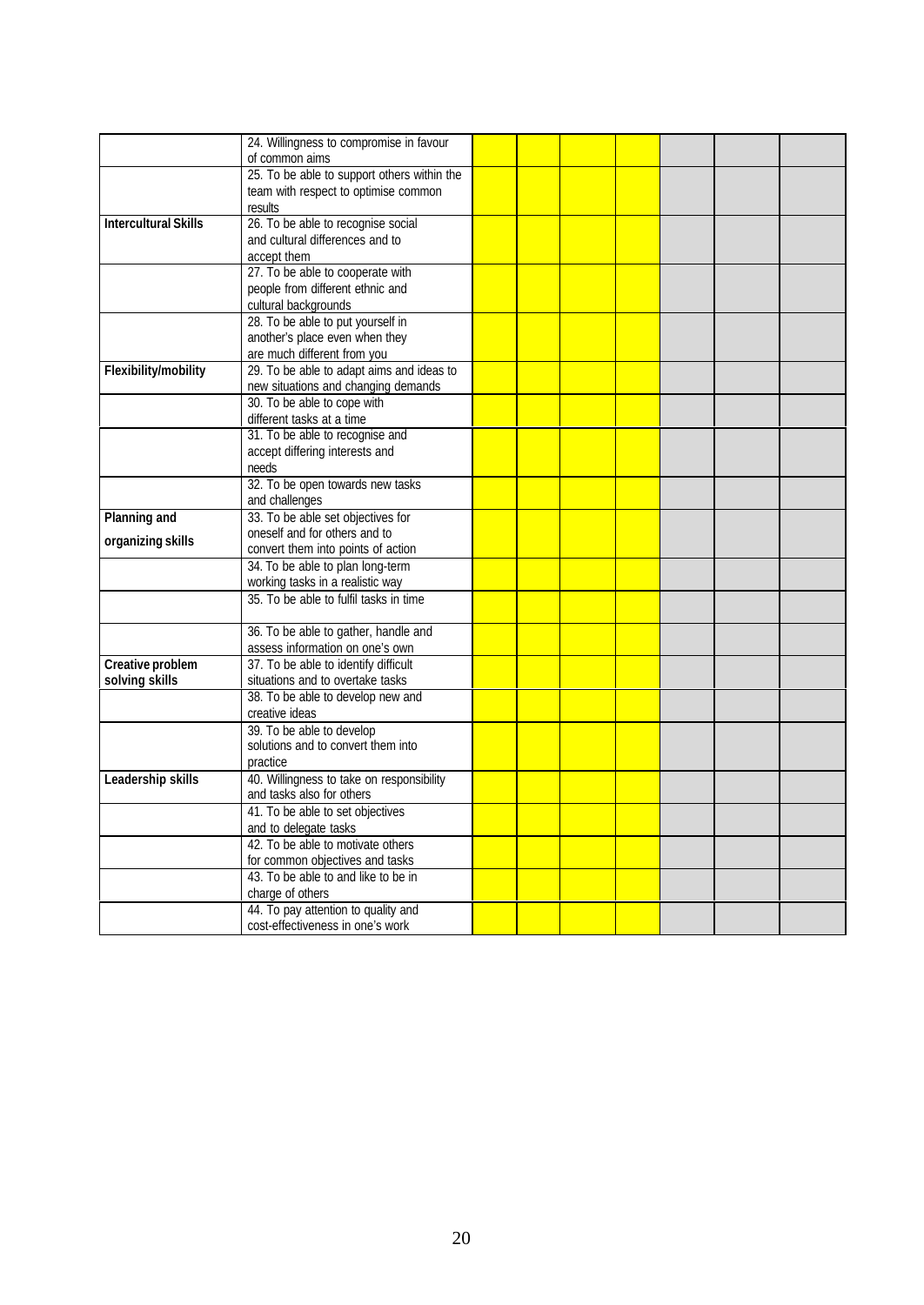### **References**

Beck, U./ Beck-Gernsheim, E. (1990): Das ganz normale Chaos der Liebe. Frankfurt: Suhrkamp

Bertram, H. (1997): Familie leben. Neue Wege zur flexiblen Gestaltung von Lebensarbeitszeit, Arbeitszeit und Familienzeit. Gütersloh: Bertelsmannstiftung

Bien, W. (1996): Die Familie als Sozialhilfeempfänger. In: Bien, W. (Hg): Familie an der Schwelle zum neuen Jahrtausend. DJI: Familien-Survey Band 6. München. S. 149-154

Bien, W./ Bayer, H. (1966): Zur Veränderung familienrelevanter Kennnziffern im 20. Jahrhundert. In: Bien, W. (Hg): Familie an der Schwelle zum neuen Jahrtausend. DJI: Familien-Survey Band 6. München.

Bundesministerium für Familie und Senioren (Hg.) (1994): Fünfter Familienbericht - Familie und Familienpolitik im geeinten Deutschland - Zukunft des Humanvermögens. Bonn

Busch, C. (1997): Väter, Familie, Erwerbsarbeit. Ein Zustandsbericht. In: Trojaner. Forum für Lernen. 4. Jahrgang, Heft 4/97. S. 36-38

Crockenberg, S., Litman, C. (1991): Effects of maternal employment on maternal and twoyear-old child behavior. In: Child Development, 62, 930-953

Engelbrech, G. (1987): Erwerbsverhalten und Berufsverlauf von Frauen: Ergebnisse neuerer Untersuchungen im Überblick. In: Mitteilungen des Instituts für Arbeitsmarkt- und Berufsforschung, Heft 2/87, S.181-196. Nürnberg

Erler,W./Nußhart, Ch. (2000): Familienkompetenzen als Potenzial einer innovativen Personalentwicklung. Trends in Deutschland und Europa. Broschüre des Bundesministeriums für Familie, Senioren, Frauen und Jugend, Berlin

Erler, G./Jaeckel, M./ Pettinger/ R., Sass, J. (1988): Kind? Beruf? Oder beides? Brigitte-Studie, Hamburg

Fthenakis, W. E./Griebel, W. (1993): Zur Vaterrolle in den modernen Familienstrukturen. In: Ministerium für die Gleichstellung von Mann und Frau des Landes Nordrhein-Westfalen (Hg.): Beruf und Familie. Eine Herausforderung nicht nur für Frauen. Dokumente und Berichte 26. Düsseldorf. S. 11-27

Fuligini, A. S., Galinsky E., Poris, M. (1995). The Impact of Parental Employment on Children. Families and Work Institute, New York

Hoffmann-Nowotny H.-J. (1995): Die Zukunft der Familie – die Familie der Zukunft. In: Gerhardt, U./Hradil, S./Lucke, D./Nauck, B. (Hg.): Familie der Zukunft. Lebensbedingungen und Lebensformen, Opladen, S. 325-348

Kommission der Europäischen Gemeinschaften (2000): Memorandum über lebenslanges Lernen. Arbeitsdokument der Kommissionsdienststellen, Brüssel

Livingstone; D. W. (1998): The Education –Jobs Gab. Toronto